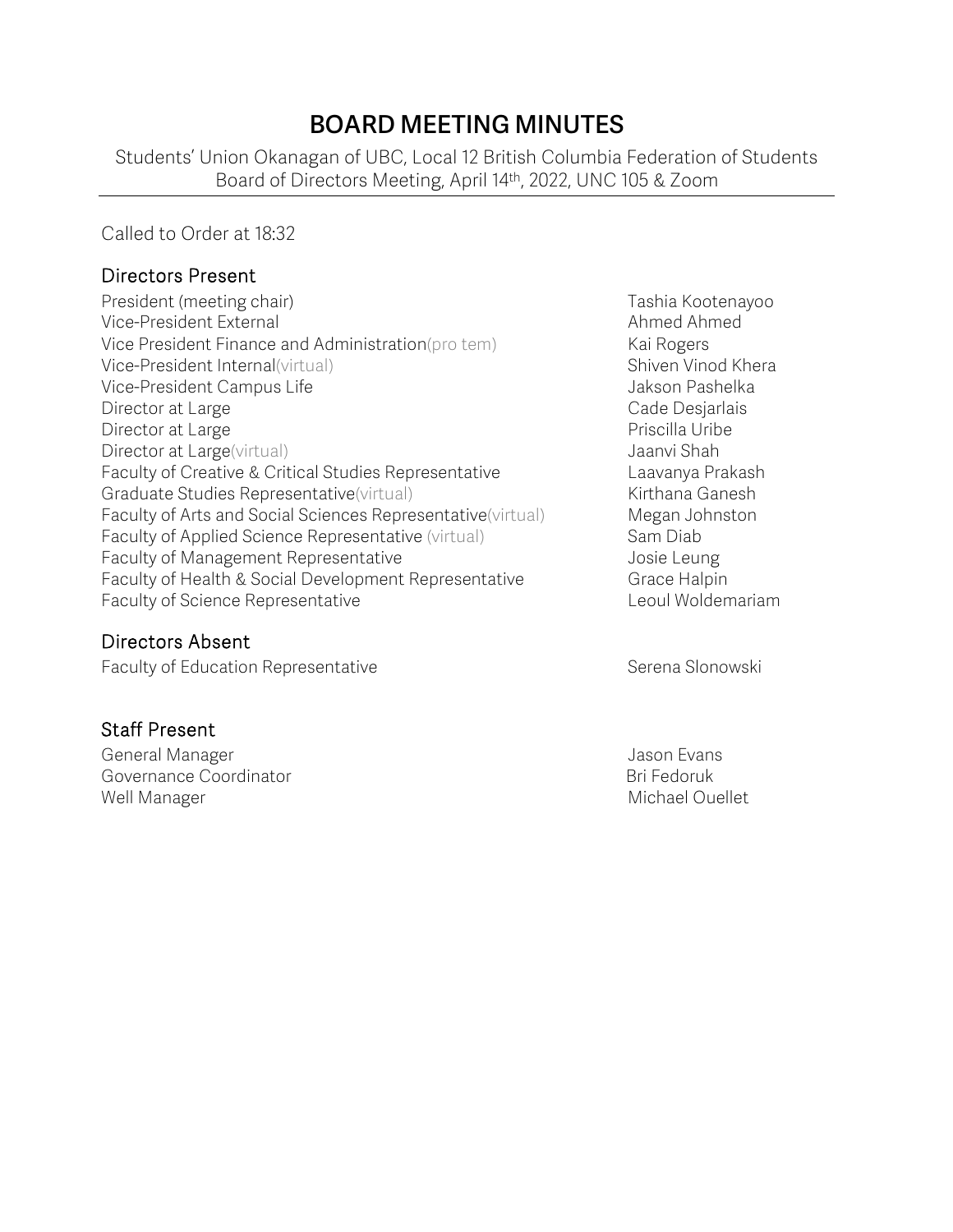### **1.** ACKNOWLEDGEMENT OF TERRITORY

*We would like to acknowledge that we are on the traditional, ancestral territory of the Okanagan Nation. We would like to recognize that learning happened in this place long before this institution was established. It is important that we understand that we are very privileged to be living, working, and learning in these territories that are not our own.*

### **2.** ADOPTION OF AGENDA AND REVIEW OF MEMBERSHIP

22/04/14.01 Desjarlais/Rogers Be it resolved that the agenda be adopted. Carried

### **3.** ADOPTION OF MINUTES FROM PREVIOUS MEETINGS

22/04/14.02

Johnston/Rogers

Be it resolved that minutes of the meeting held March 30<sup>th</sup>, 2022 be adopted.

Ahmed, Prakash and Shah arrive at 18:35

Khera motioned to bring the name change that he supported from the last meeting into question.

Discourse upon whether Robert's Rule of Order must be maintained. Kootenayoo made firm that, as per Bylaw XVII of the SUO, Robert's Rule of Order must be maintained, unless otherwise stated in the official Bylaws.

It was discussed that this motion could be brought to light at the next meeting, April 27th , 2022.

Carried

### **4.** PRESENTATIONS

### 4.1 Phoenix Summer Proposal

Sam Grinnell, Phoenix Editor in Chief discussed the history of the newspaper and presented on plans to develop Bylaws and internal governance structures to alleviate these past issues. He noted that it would help the newspaper to become self-sufficient. He pitched an extension to the honorarium for May 1st – September 1st. Additionally, the proposal included approval of next year's budget in the summer to help in organizational planning.

### **5.** OLD BUSINESS

- **6.** EXECUTIVE REPORTS
- **7.** COMMITTEE BUSINESS
	- 7.1 Executive Committee
	- 7.2 Finance Committee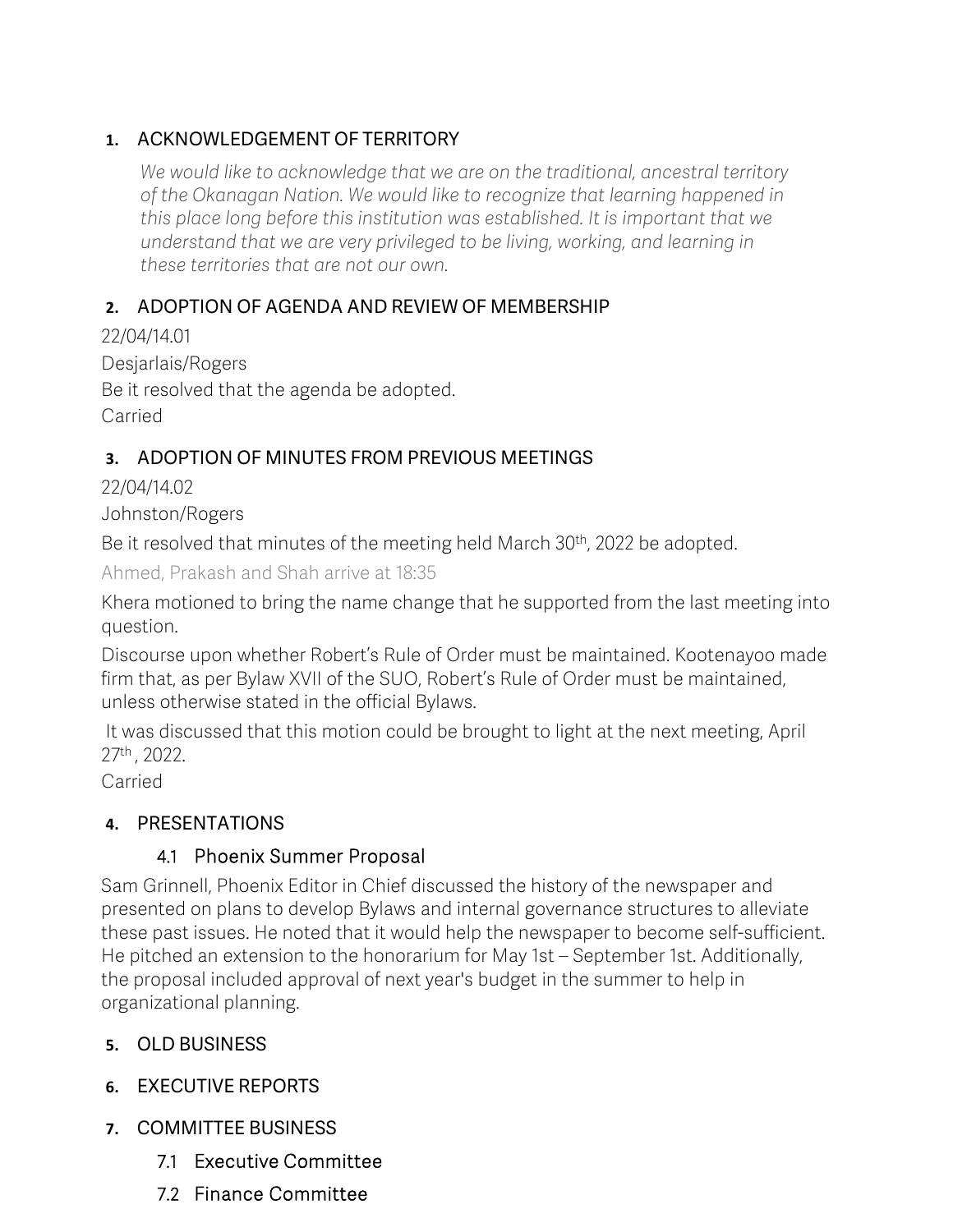22/04/14.03 Rogers/Desjarlais

Be it resolved that minutes of the meeting held April 7<sup>th</sup>, 2022 be adopted. Carried

22/04/14.04 Rogers/Desjarlais

Be it resolved that the budget amendment as recommended by the Finance Committee that an additional one hundred thousand dollars (\$100,000 CAD) towards establishing new scholarships of accessibility and increasing the endowment to existing scholarships be approved.

Carried

## 7.3 Policy Committee

7.4 Campus Life Committee

7.5 Campaigns Committee

7.6 Oversight Committee

22/04/14.05

Desjarlais/Rogers

Be it resolved that minutes of the meeting held April 6<sup>th</sup>, 2022 be adopted.

Desjarlais brought forward that there a new chair has been appointed, there are two weeks left for the previous, so there is limited time to bring up grievances Carried

## 7.7 Graduate Student Committee

22/04/14.06

Ganesh/Desjarlais

Be it resolved that the graduate student honorarium be distributed as follows:

| Nibirh Jawad     | \$50 |
|------------------|------|
| Anne Claret      | \$50 |
| Rina Chua        | \$50 |
| Emily Comeau 550 |      |

Carried

## **8.** REPORT ON UNIVERSITY RELATIONS

- 8.1 Board of Governors
- 8.2 Senate

## 8.3 Other University Committees

Halpin provided information about UBC Student Wellness Director hiring - the position is filled, the new hire will start June 15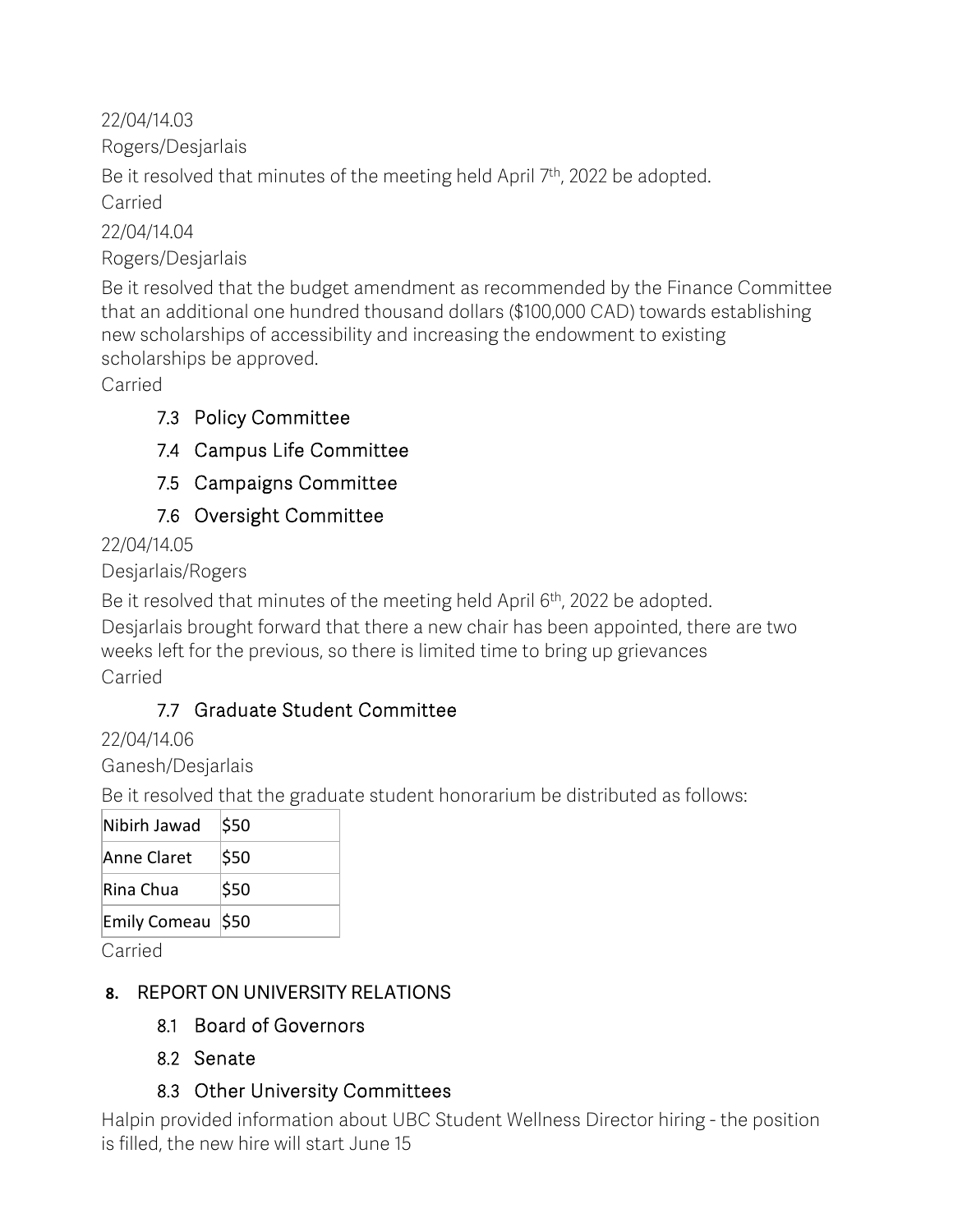UBC Affordability Taskforce recommendations have brought to the Board of Governors. There will be a tuition and fee increase. This will allow an increase in foreign student aid on campus. Tuition is increasing annually, however, currently we are looking to maintain tuition fees for a set amount of time: four (4) years.

Kootenayoo provided and update on the Anti-Racism, Inclusion, and Excellence Taskforce, which is launching recommendations this Friday

### **9.** NEW BUSINESS

## 9.1 Signing Authority

### 22/04/14.07

### Ahmed/Rogers

Be it resolved that Tashia Kootenayoo and Kai Rogers be removed as signing authority on all bank accounts held by the Students' Union of UBC Okanagan, namely the Valley First Credit Union, the Royal Bank of Canada and RBC Dominion Securities as of May 1, 2022 and,

Be it further resolved that Vrushank Kekre and Muhammad Danial Asif be granted signing authority on all bank accounts held by the Students' Union of UBC Okanagan, namely the Valley First Credit Union, the Royal Bank of Canada and RBC Dominion Securities as of May 1, 2022.

Carried

## 9.2 Phoenix Summer Funding

22/04/14.08

Halpin/Pashelka

Be it resolved that the Phoenix contract be approved and signed as attached and,

Be it further resolved that the Phoenix be approved for an additional three thousand eight hundred (\$3,800.00) from the media fund.

Questions on if there is a way to increase the money requested were raised.

22/04/14.09

Desjarlais/Leung

Requested that the previous motion be modified by an increase in one thousand (1000) dollars to be dispersed as necessary with preapproval from the General Manager or an executive.

Carried

Motion eight (8) as amended had no further discussion. Carried

## 9.3 In-Camera

22/04/14.10 Rogers/Desjarlais

Be it resolved that the meeting be moved in-camera.

Carried